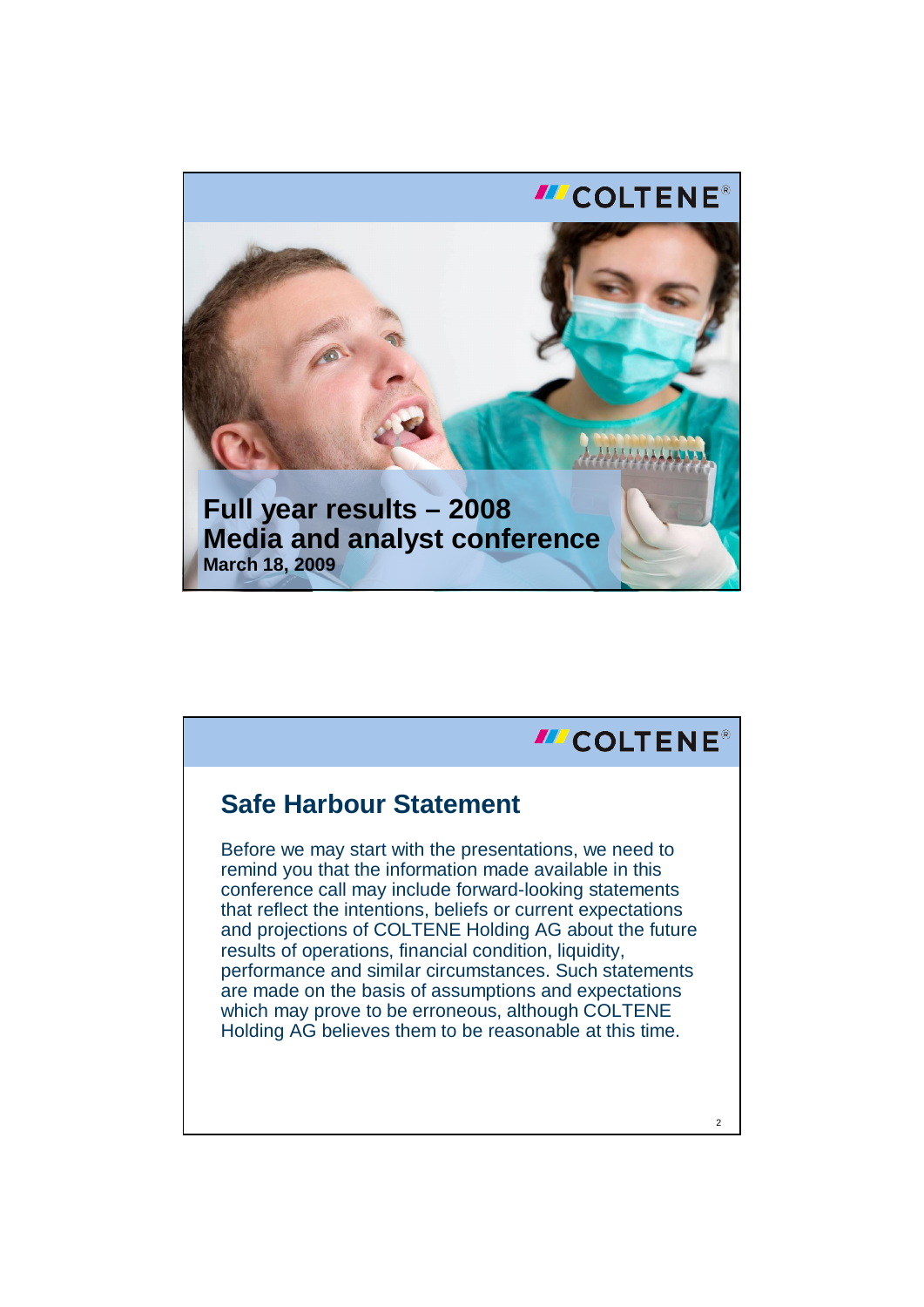

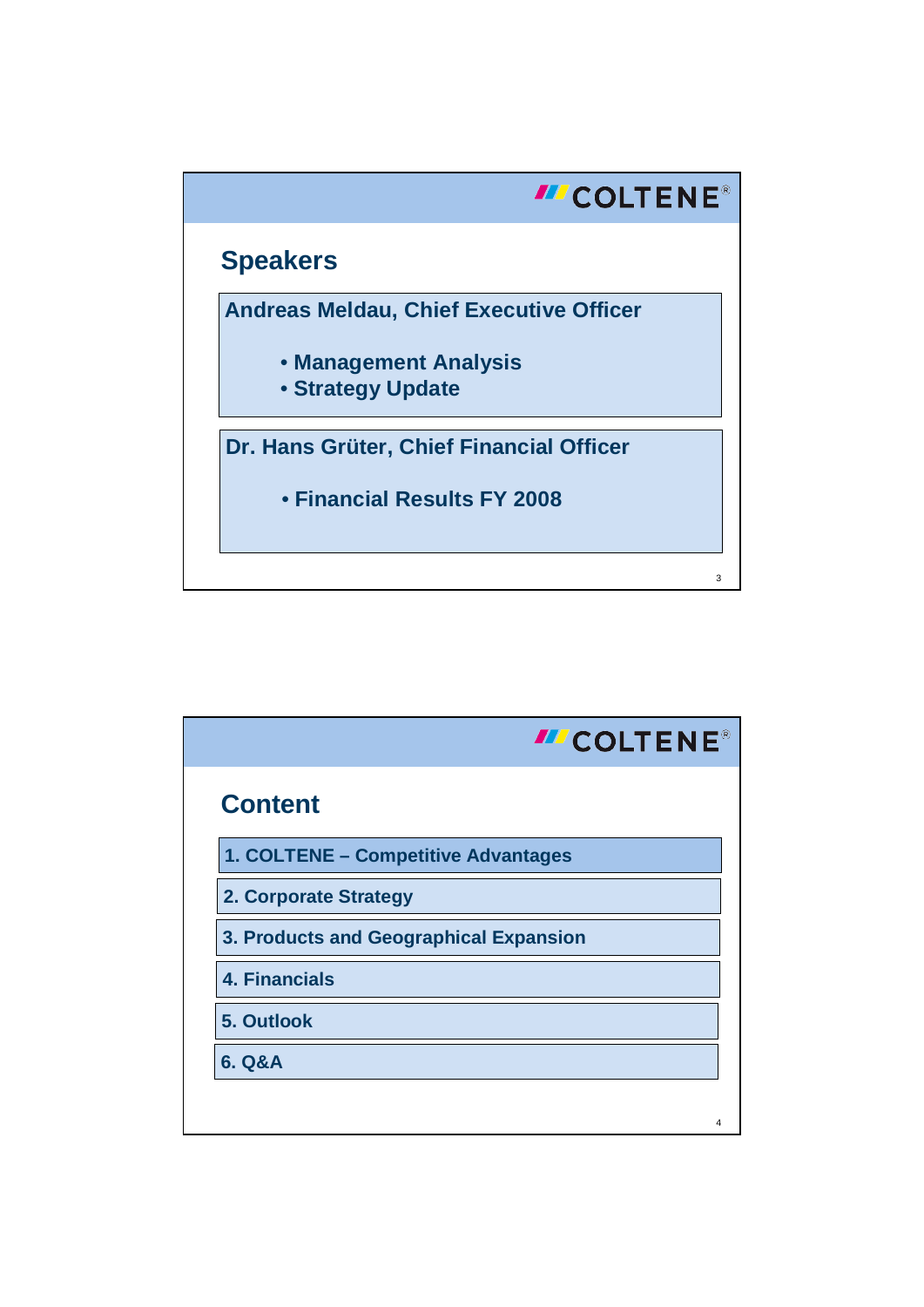

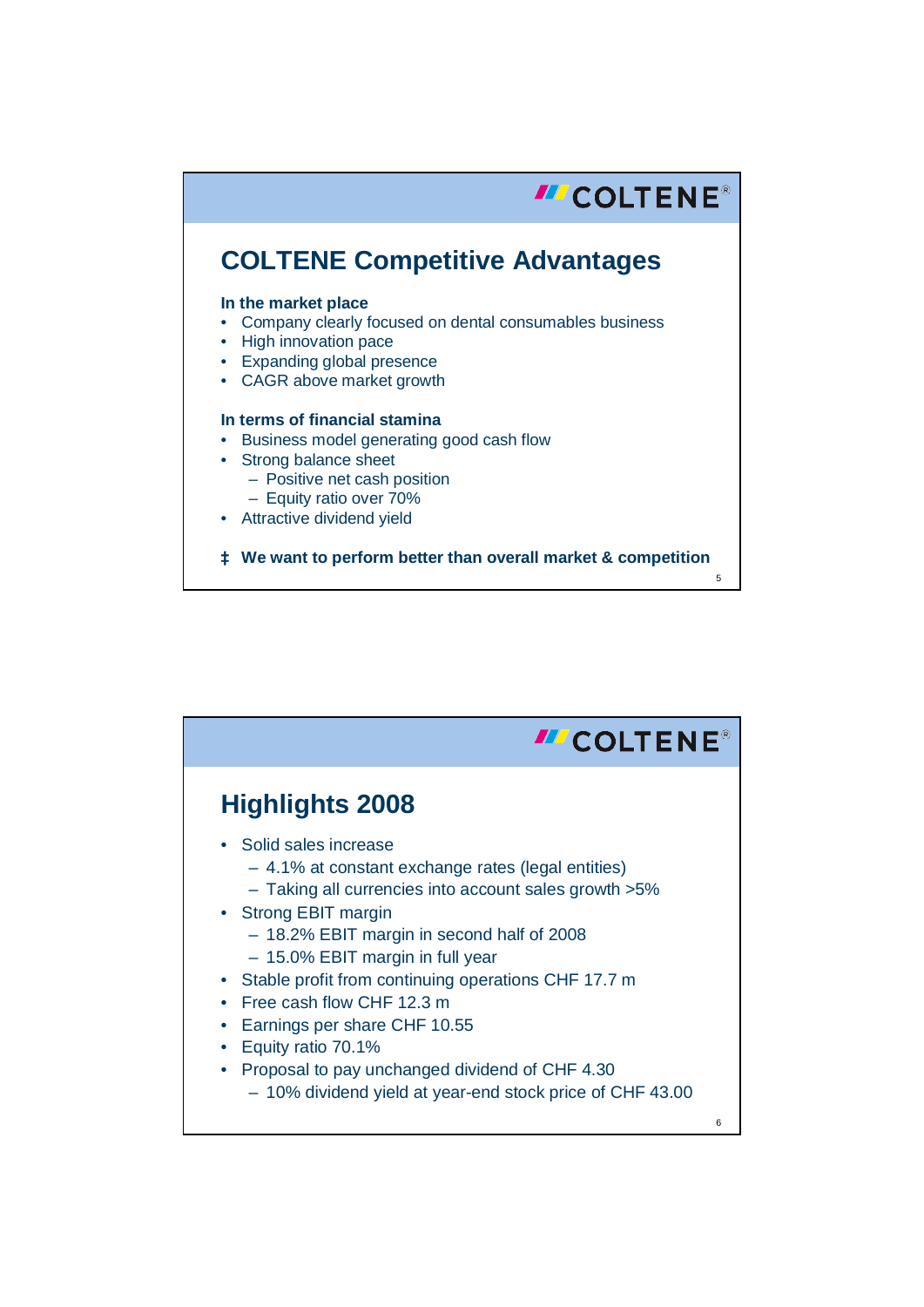

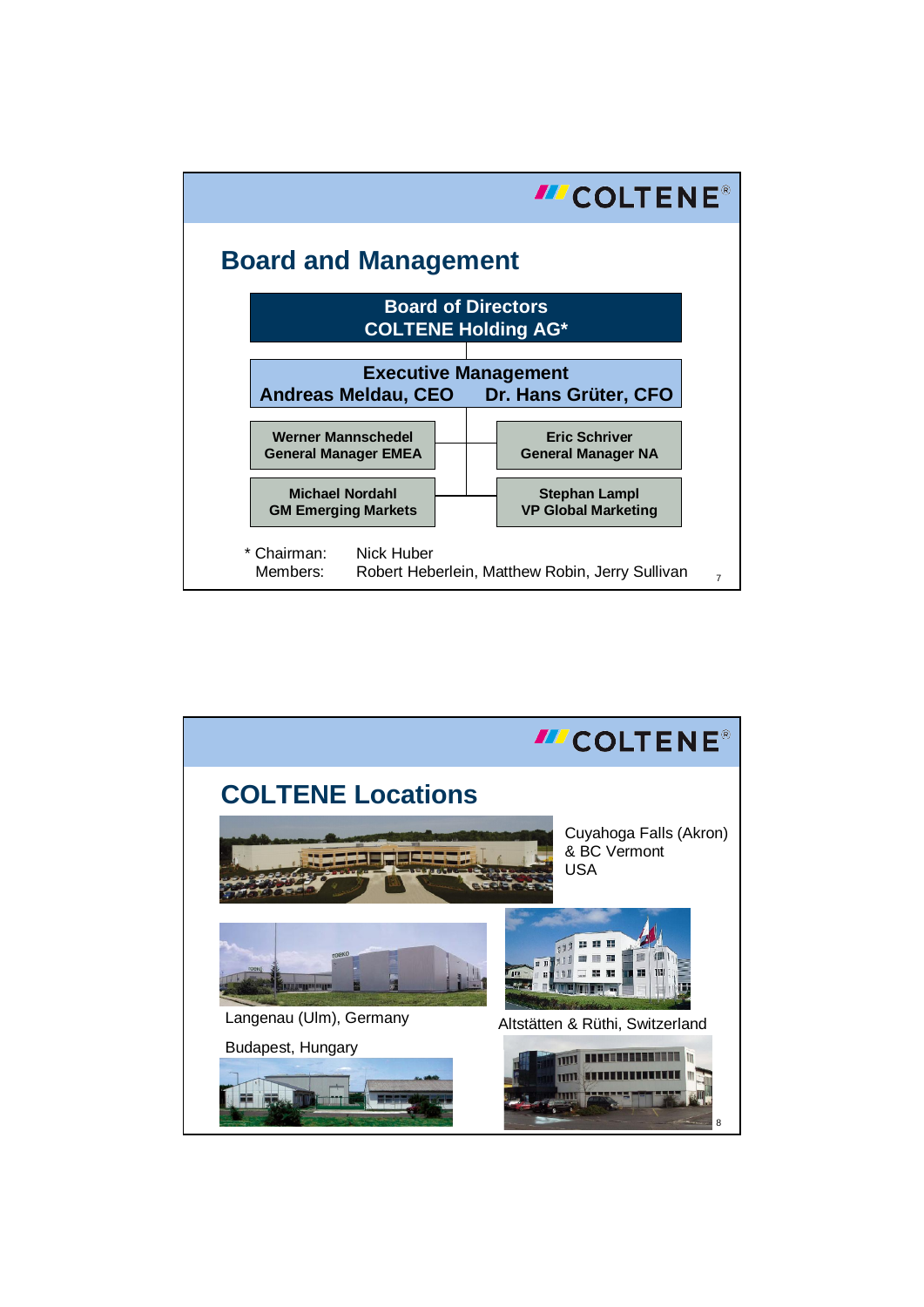

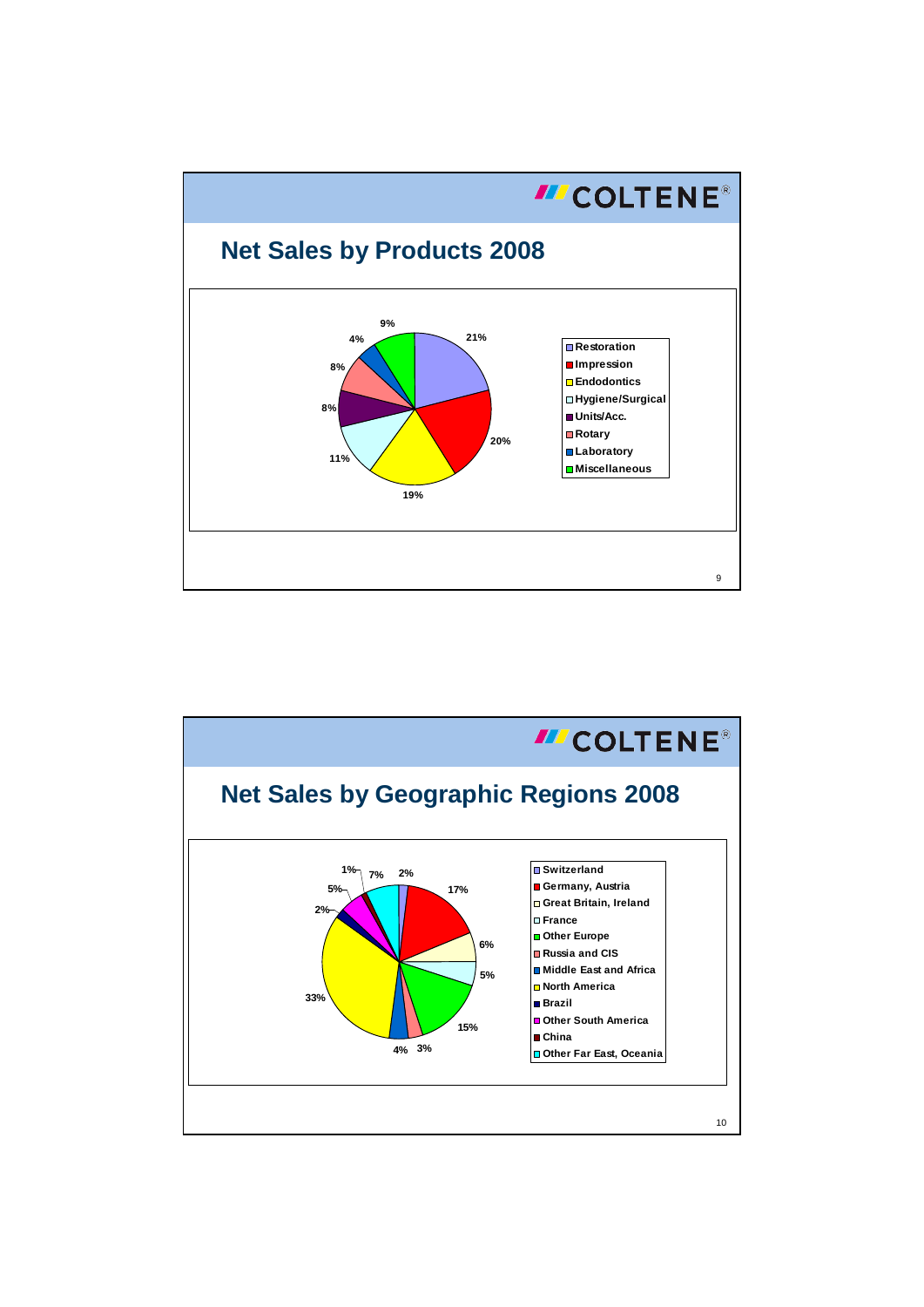

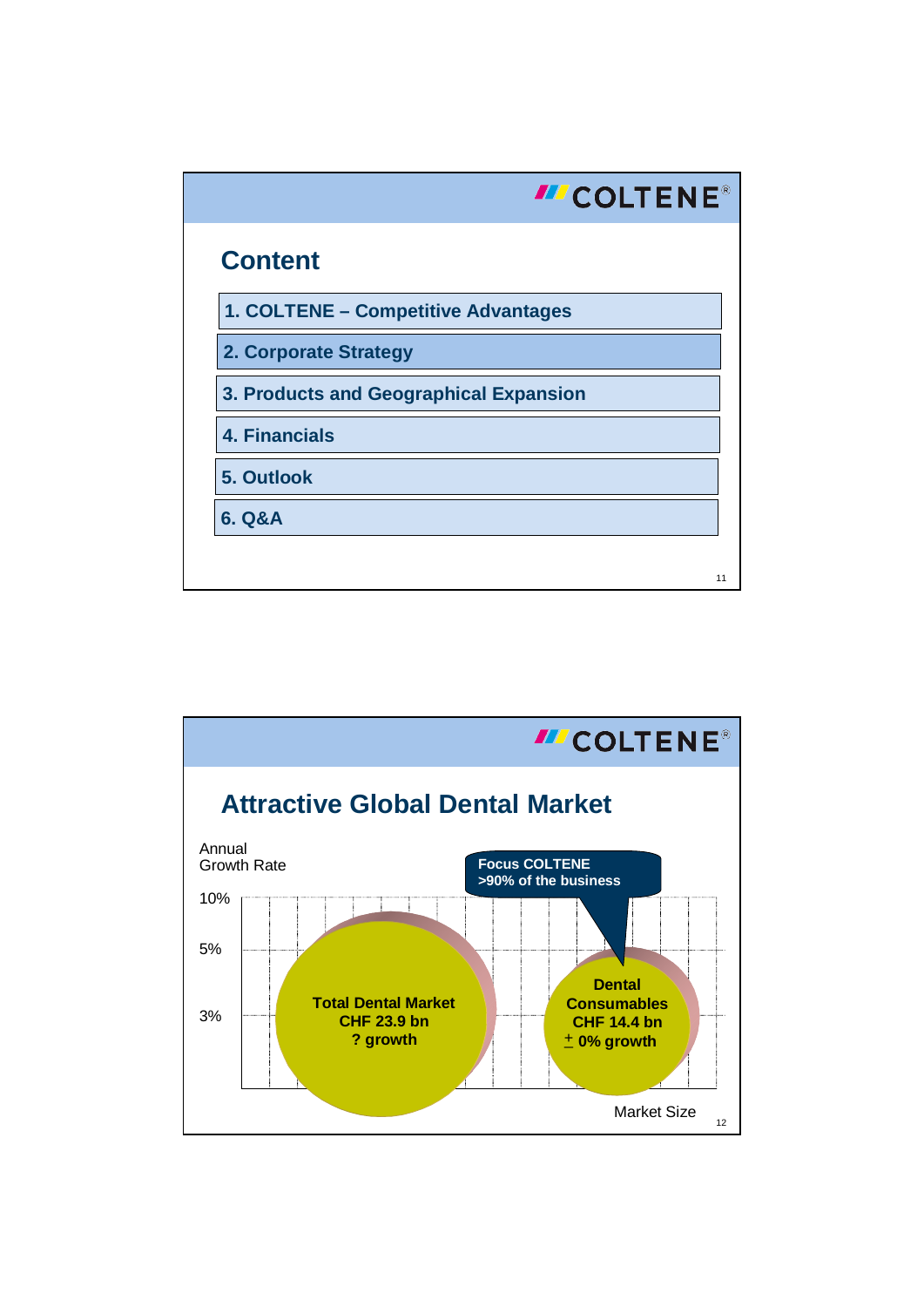

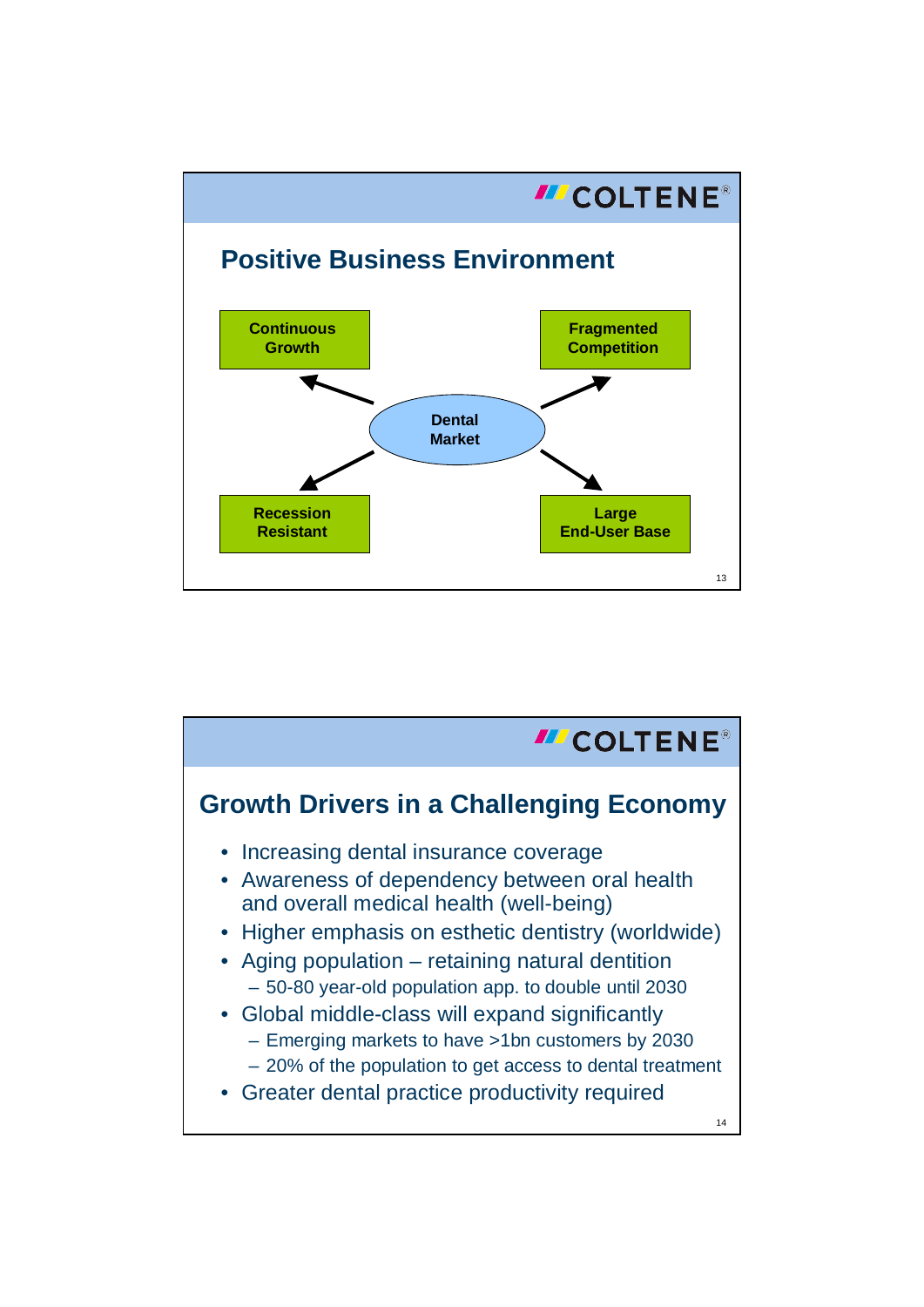

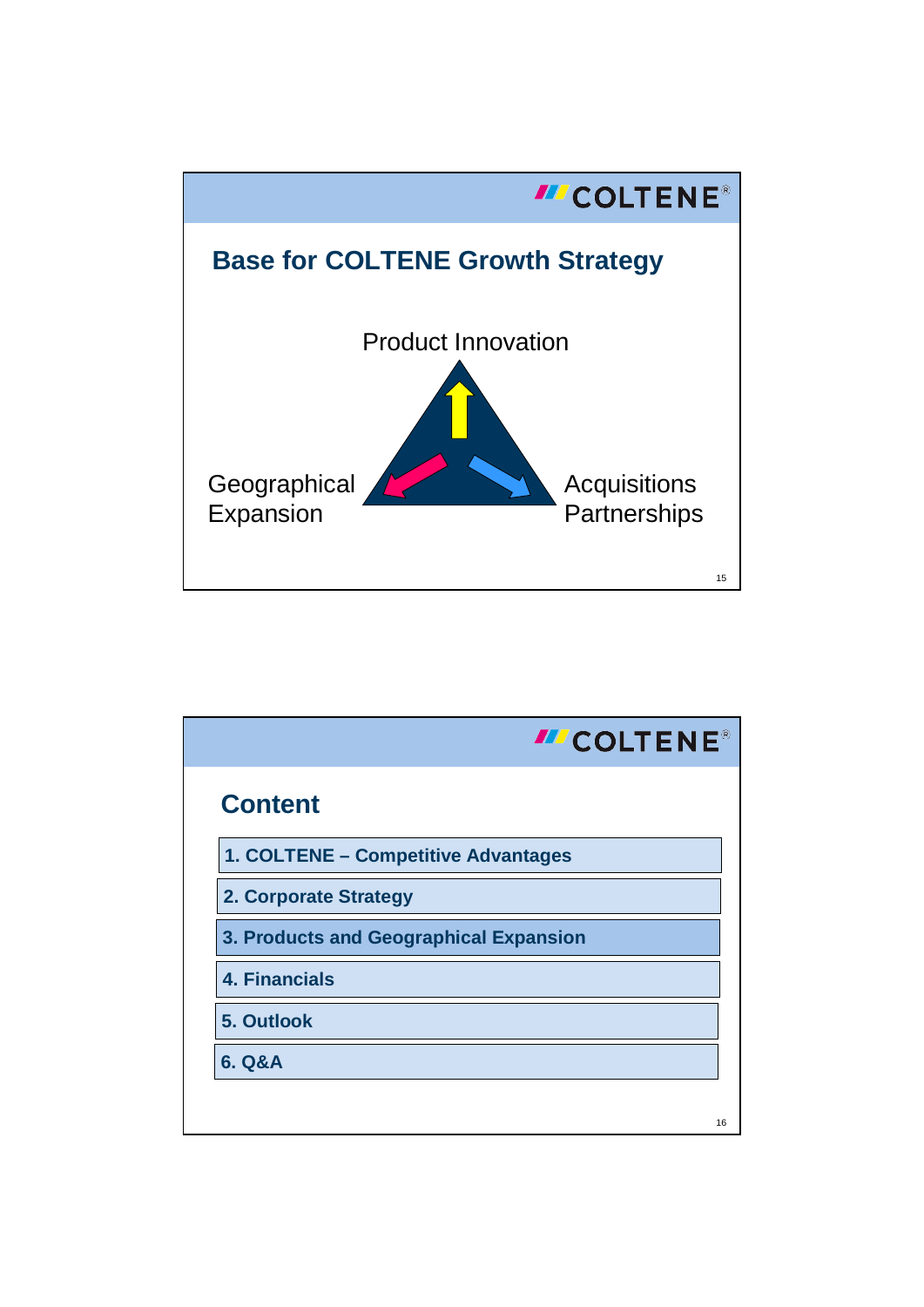

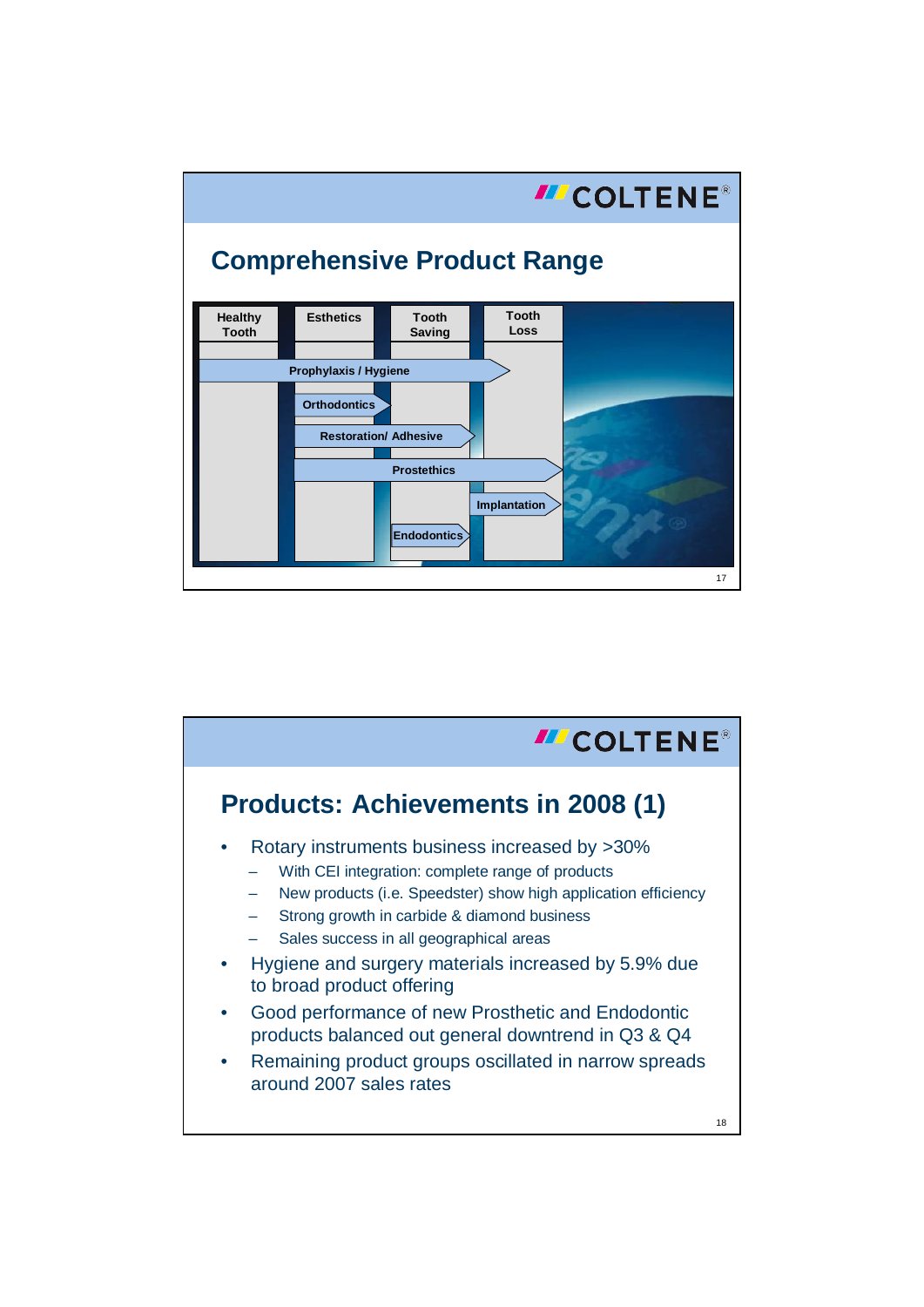

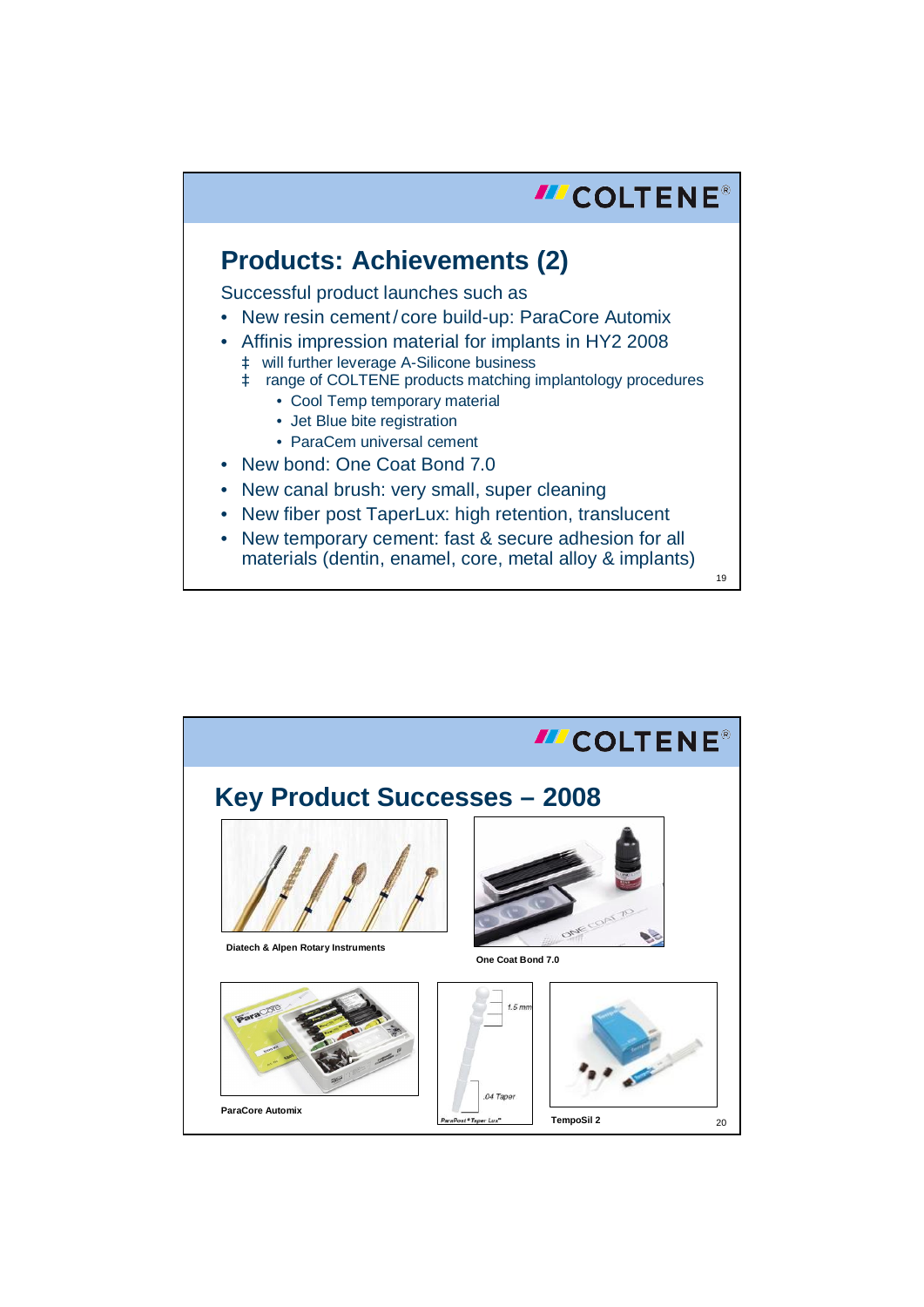

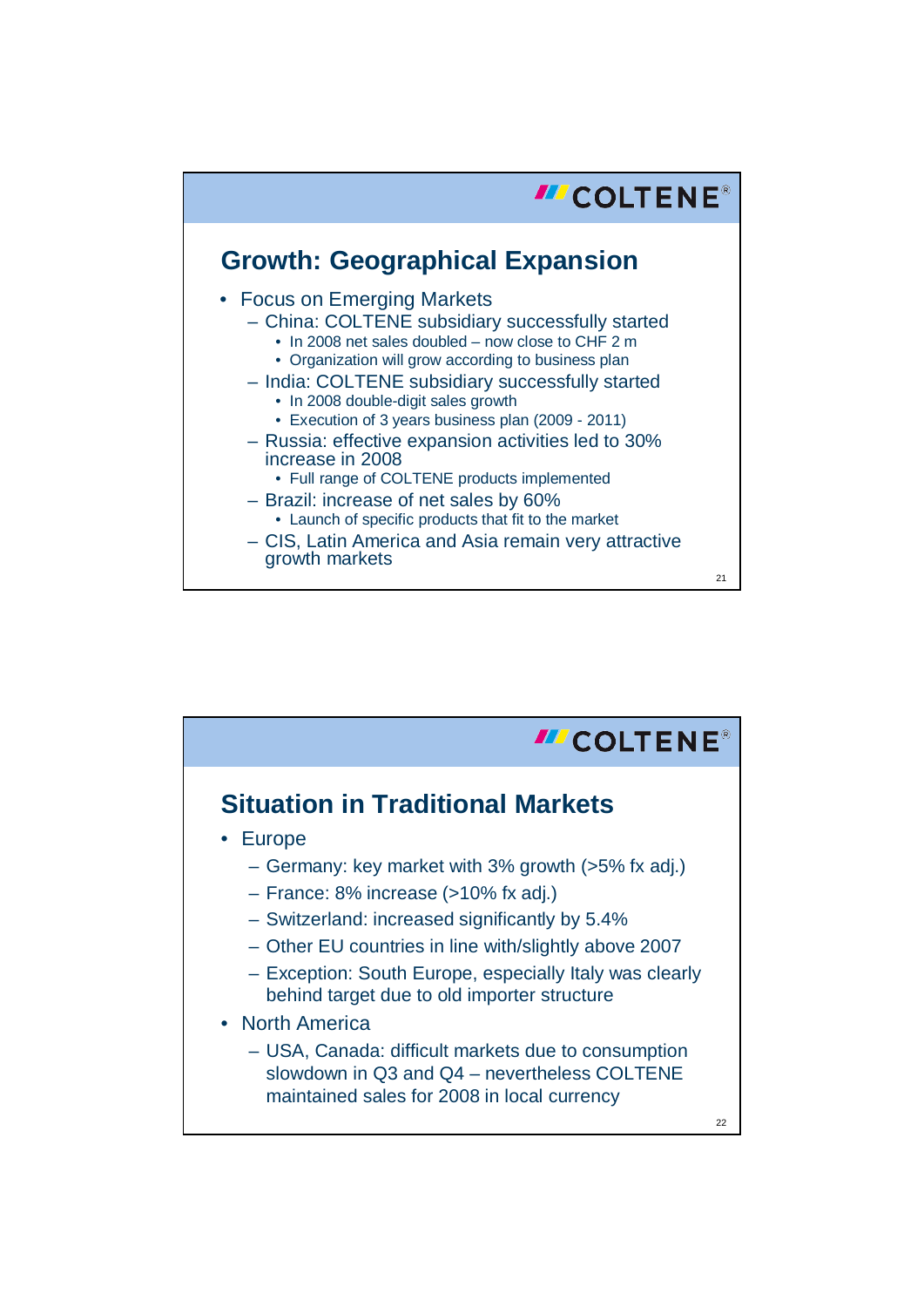## **III** COLTENE® **Growth – Acquisition / Partnerships** • Ongoing: active and diligent process • Acquisition projects must support – Core competencies and market approach – Opportunities in new technologies – Geographical expansion – Financial situation • New partnerships and continuous improvement – In new sales areas (distribution in emerging markets) – Solution partners with dedicated market focus: Rotary Instruments, Implantology, Restoratives – Improve supply chain in channel business activities 23

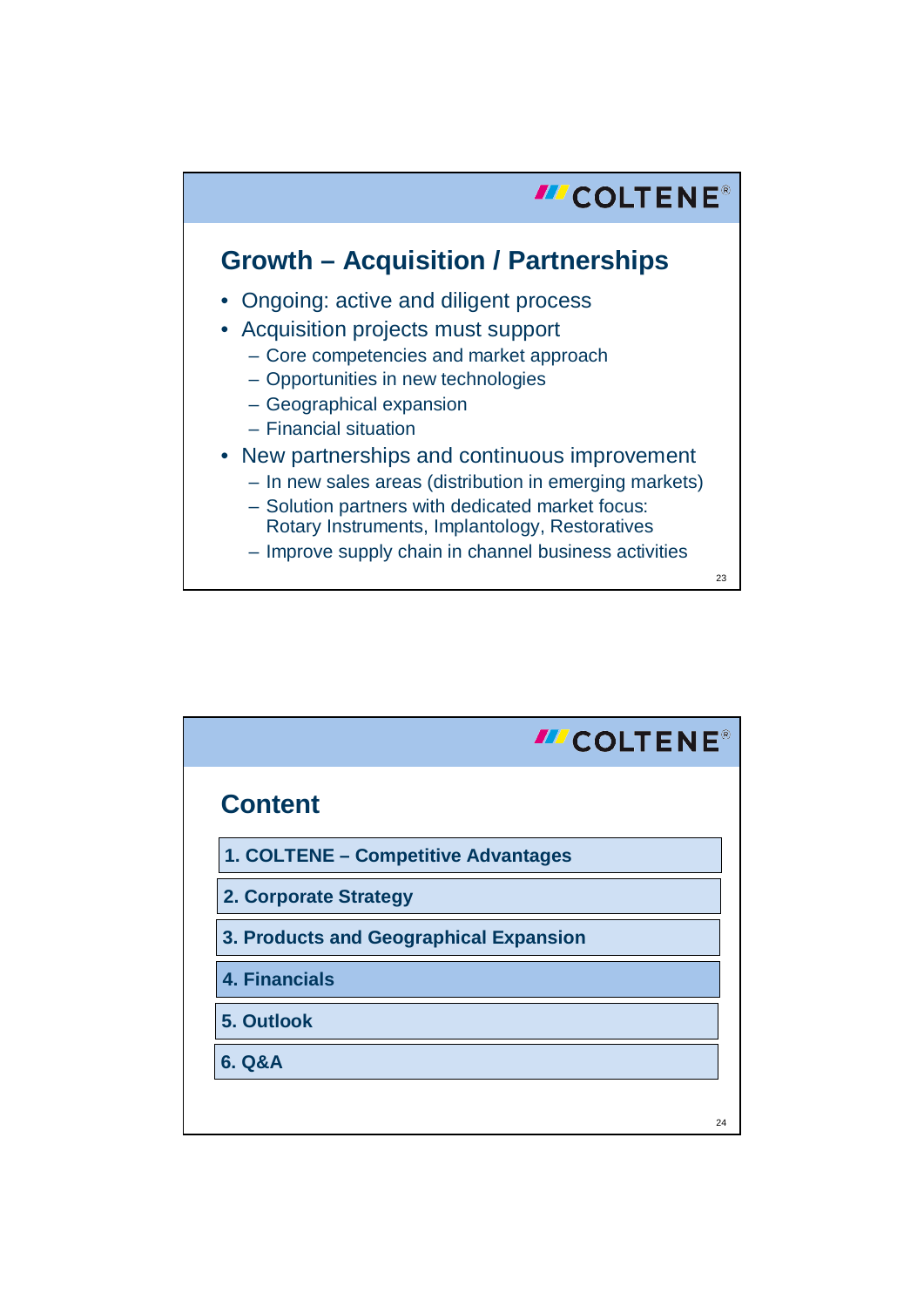

25

| <b>Profit and Loss Statements (TCHF)</b>                         | 2007    | 2008    | % YoY    |
|------------------------------------------------------------------|---------|---------|----------|
| <b>Net Sales</b>                                                 | 168'110 | 166'419 | $-1.0\%$ |
| <b>Raw materials</b>                                             | 46'859  | 45'698  | $-2.5%$  |
| Personnel expenses                                               | 56'171  | 57'355  | 2.1%     |
| Other expenses                                                   | 34'993  | 34'226  | $-2.2%$  |
| Depreciation                                                     | 3'896   | 3'732   | $-4.2%$  |
| Amortization                                                     | 513     | 486     | $-5.3%$  |
| <b>Total operating expenses</b>                                  | 95'573  | 95'799  | 0.2%     |
| <b>EBIT</b>                                                      | 25'678  | 24'922  | $-2.9%$  |
| <b>Comments</b>                                                  |         |         |          |
| 4.1% growth forex adjusted                                       |         |         |          |
| Raw materials 27.5% of net sales, slighty better than PY (27.9%) |         |         |          |

26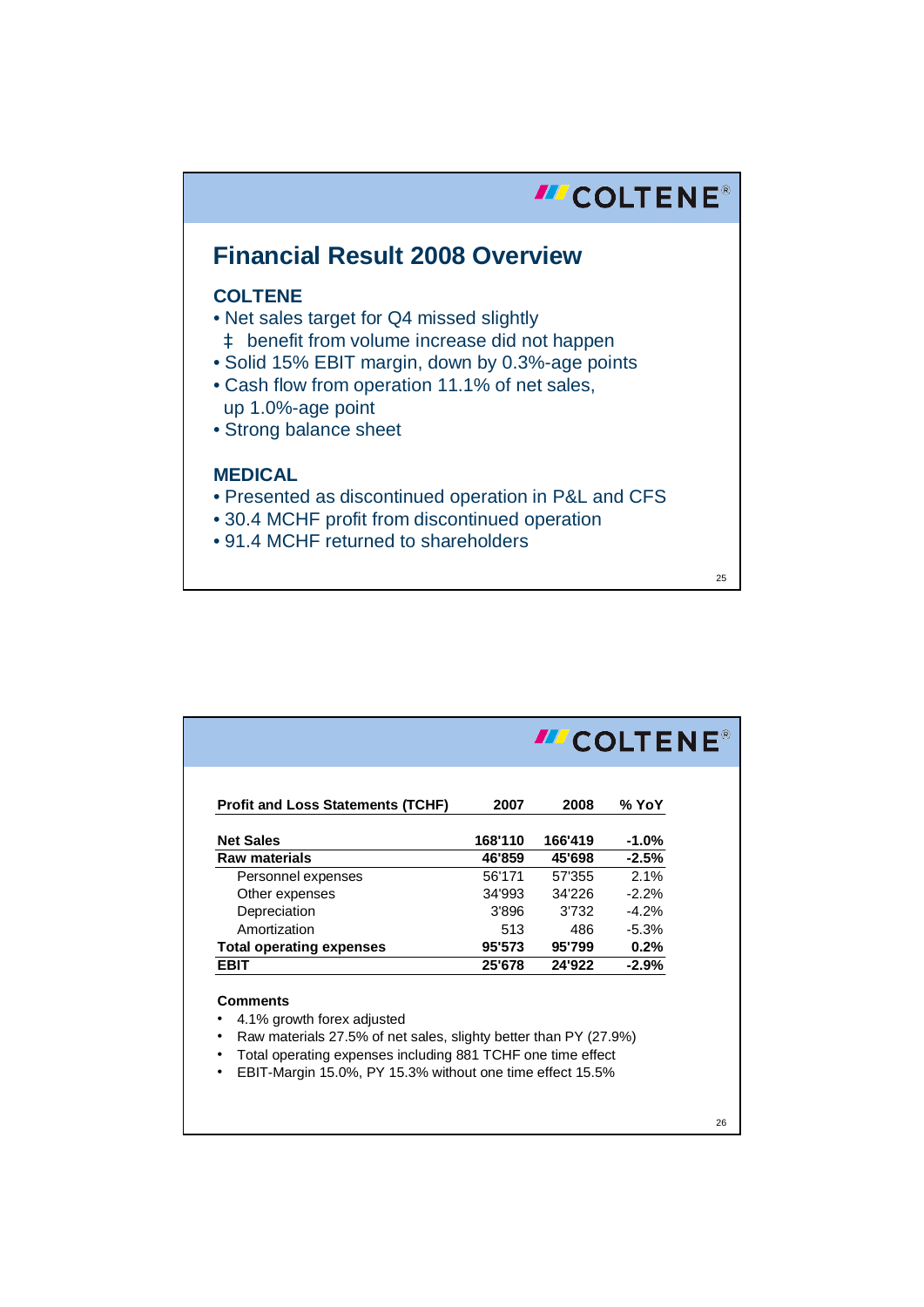| <b>Profit &amp; Loss Statement</b><br>Re-presented 2007 (TCHF) |         | <b>Dental Medical</b> |        | <b>Other Medisize COLTENE</b><br>Group | Group   |
|----------------------------------------------------------------|---------|-----------------------|--------|----------------------------------------|---------|
| <b>Net Sales</b>                                               | 168'110 | 106'122               | 1      | 274'233                                | 168'110 |
| <b>Raw materials</b>                                           | 46'859  | 41'859                | 1      | 88'719                                 | 46'859  |
| Personnel expenses                                             | 54'163  | 33'978                | 2'008  | 90'149                                 | 56'171  |
| Other expenses                                                 | 35'668  | 15'538                | -675   | 50'531                                 | 34'993  |
| Depreciation & amortization                                    | 4'377   | 5'195                 | 32     | 9'604                                  | 4'409   |
| <b>Total operating expenses</b>                                | 94'208  | 54'711                | 1'365  | 150'284                                | 95'573  |
| <b>EBIT</b>                                                    | 27'043  | 9'552                 | -1'365 | 35'230                                 | 25'678  |
|                                                                |         |                       |        |                                        |         |
|                                                                |         |                       |        |                                        |         |

|                                                                                                                                                                                                                                                                     |        | <b>ILCOLTENE®</b> |          |  |  |
|---------------------------------------------------------------------------------------------------------------------------------------------------------------------------------------------------------------------------------------------------------------------|--------|-------------------|----------|--|--|
| <b>Profit &amp; Loss Statements (TCHF)</b>                                                                                                                                                                                                                          | 2007   | 2008              | % YoY    |  |  |
| <b>EBIT</b>                                                                                                                                                                                                                                                         | 25'678 | 24'922            | $-2.9%$  |  |  |
| Financial result (net)                                                                                                                                                                                                                                              | -628   | $-2'113$          | 236.5%   |  |  |
| Net profit before tax                                                                                                                                                                                                                                               | 25'050 | 22'809            | $-8.9%$  |  |  |
| Tax expenses                                                                                                                                                                                                                                                        | -6'499 | -5'127            | $-21.1%$ |  |  |
| Net profit continuing operations                                                                                                                                                                                                                                    | 18'551 | 17'682            | $-4.7%$  |  |  |
| Discontinued operations                                                                                                                                                                                                                                             | 7'744  | 30'388            |          |  |  |
| <b>Profit for the period</b>                                                                                                                                                                                                                                        | 26'295 | 48'070            |          |  |  |
| <b>Comments</b><br>Interest result net improved by 629 TCHF<br>Increased forex losses and loss on cash equivalents of 2'114 TCHF<br>Effective tax rate of 22.5% compared to 25.9% PY<br>٠<br>Net profit continued operations of 17'682 TCHF, down by 869 TCHF to PY |        |                   |          |  |  |
| 30'388 TCHF profit from discontinued operations versus 7'744 TCHF PY                                                                                                                                                                                                |        |                   |          |  |  |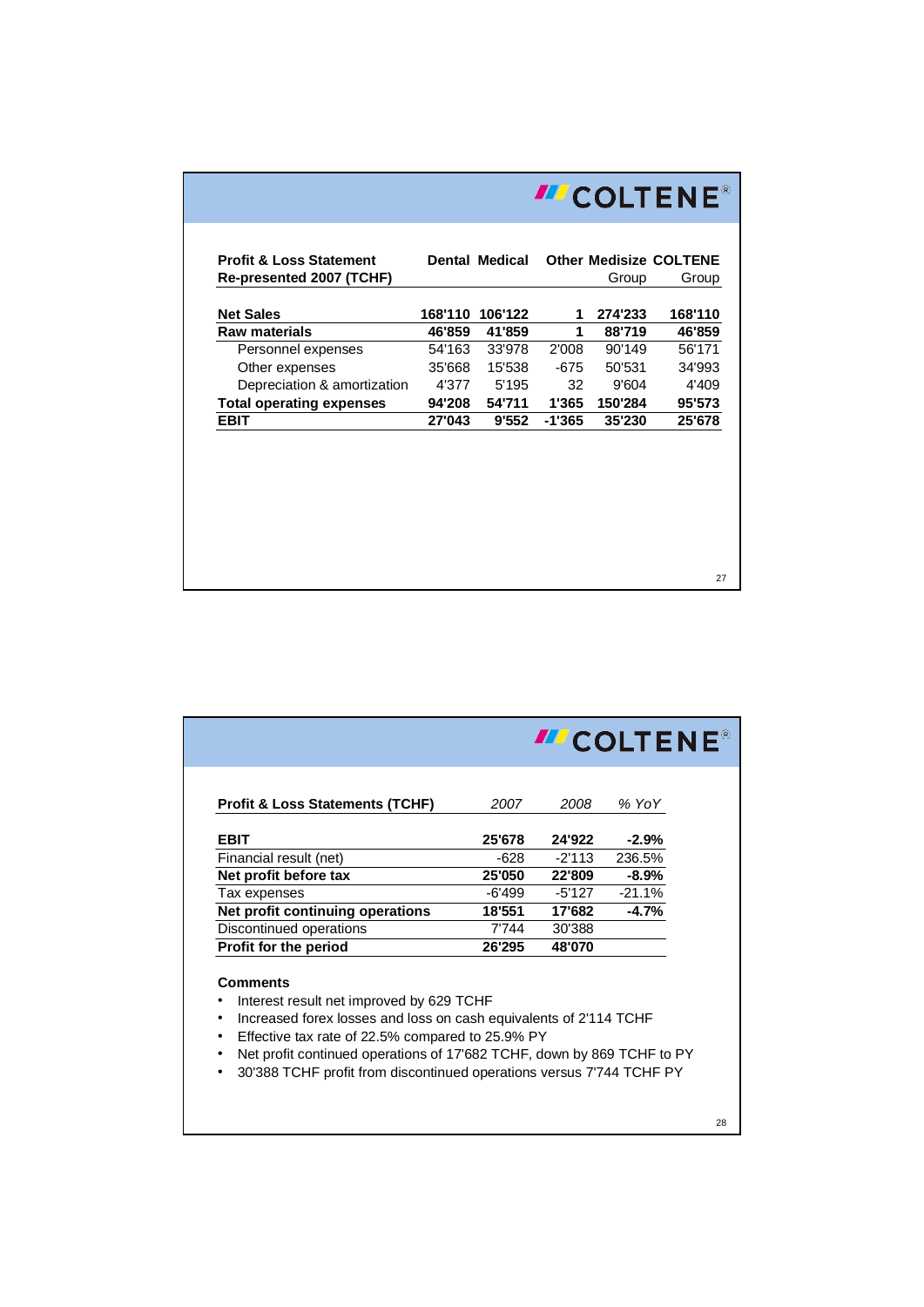|                                                                                       | <b>III</b> COLTENE® |  |
|---------------------------------------------------------------------------------------|---------------------|--|
|                                                                                       |                     |  |
| <b>Profit from discontinued operation (TCHF)</b>                                      | 2008                |  |
| Gain on sale of Medical business                                                      | 28'969              |  |
| Profit Medical business January 1 to April 30, 2008                                   | 1'419               |  |
| Total profit from discontinued operations                                             | 30'388              |  |
|                                                                                       |                     |  |
| Net cash inflow and outflow (TCHF)                                                    |                     |  |
|                                                                                       |                     |  |
|                                                                                       |                     |  |
| Net cash inflow from sale<br>Dividend 2008, nominal value reduction, share repurchase | 93'482<br>91'394    |  |
|                                                                                       |                     |  |
|                                                                                       |                     |  |
|                                                                                       |                     |  |
|                                                                                       |                     |  |
|                                                                                       |                     |  |

|                                                                                                                 |           |          | <b>ILCOLTENE®</b> |
|-----------------------------------------------------------------------------------------------------------------|-----------|----------|-------------------|
| Cash Flow continuing op. (TCHF)                                                                                 | 2007      | 2008     | % YoY             |
| Net profit                                                                                                      | 18'551    | 17'682   |                   |
| Non cash items                                                                                                  | 12'028    | 9'236    |                   |
| Changes in NWC                                                                                                  | -6'491    | -5'689   |                   |
| Interest received/paid                                                                                          | -144      | 251      |                   |
| Income tax paid                                                                                                 | -6'945    | $-2'954$ |                   |
| <b>CF from operations</b>                                                                                       | 16'999    | 18'526   | $9.0\%$           |
| Purchases and proceeds*                                                                                         | -2'900    | $-6'253$ |                   |
| Acquisitions subsidiaries                                                                                       | -9'202    | U        |                   |
| <b>CF from investments</b>                                                                                      | $-12'102$ | $-6'253$ |                   |
| Free cash flow**                                                                                                | 14'099    | 12'273   | $-13.0\%$         |
| Property, Plant & Equipment, Financial and Intangible assets<br>Free cash flow pre acquisitions of subsidiaries |           |          |                   |

• Increased cash flow from operations to 11.1% of net sales (PY 10.1%) • Increased investments in equipment for future growth

30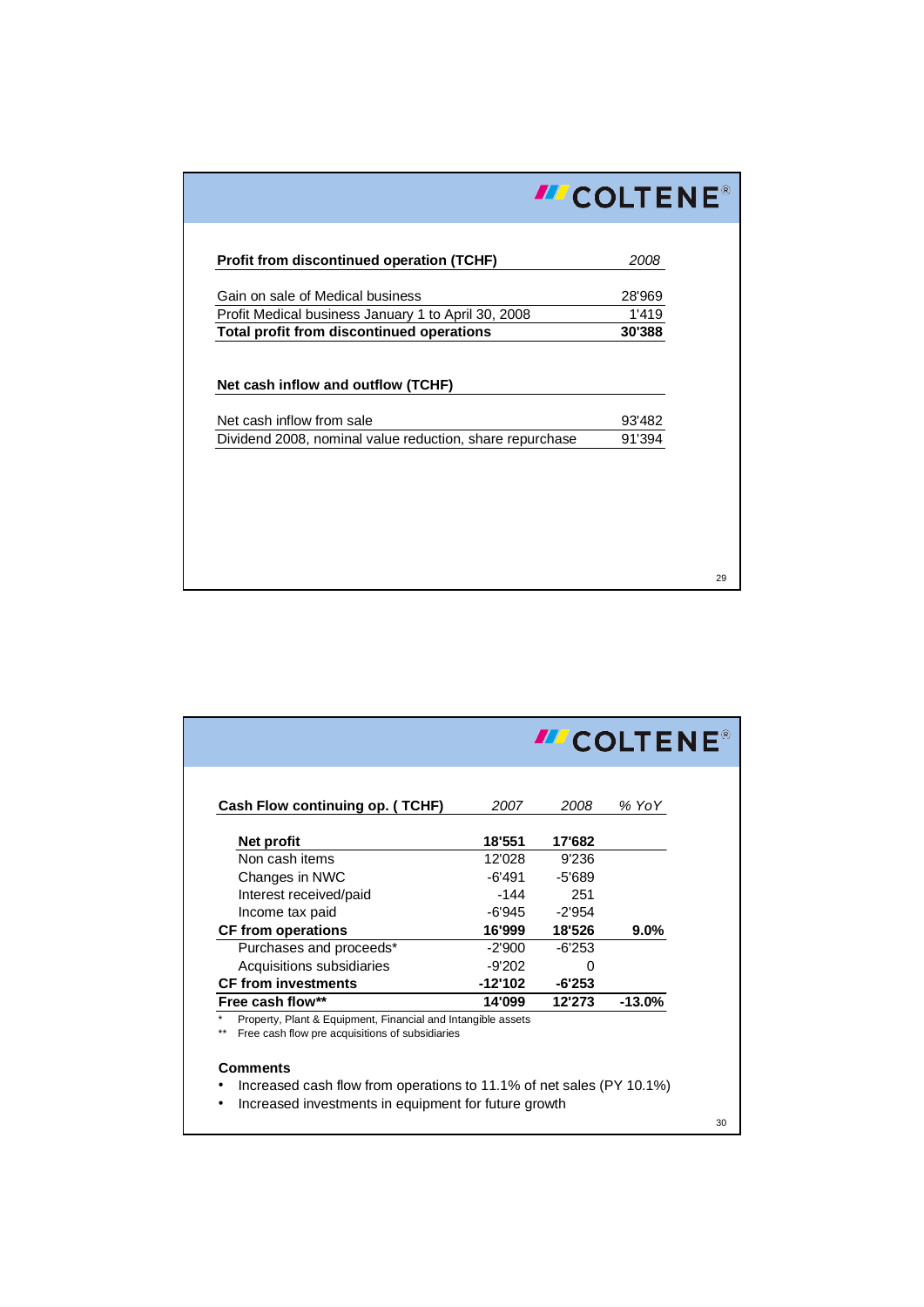|                                       |                   | <b>III</b> COLTENE® |  |  |  |
|---------------------------------------|-------------------|---------------------|--|--|--|
|                                       |                   |                     |  |  |  |
| <b>Balance Sheets (TCHF)</b>          | 31.12.07 31.12.08 |                     |  |  |  |
| Cash & cash equivalents               | 13'367            | 11'121              |  |  |  |
| Receivables                           | 57'755            | 43'090              |  |  |  |
| Inventory                             | 49'846            | 32'294              |  |  |  |
| Property, plant & equipment           | 57'596            | 31'118              |  |  |  |
| Financial, intangible & tax assets    | 69'004            | 43'849              |  |  |  |
| <b>Total assets</b>                   | 247'568           | 161'472             |  |  |  |
| Payables & short term liabilities     | 29'186            | 39'543              |  |  |  |
| Bank loans & other loans              | 36'555            | 2'640               |  |  |  |
| Other long term liabilities           | 16'162            | 6'128               |  |  |  |
| Equity                                | 165'665           | 113'161             |  |  |  |
| <b>Total liabilities &amp; equity</b> | 247'568           | 161'472             |  |  |  |

• Solid and strong balance sheet with equity ratio of 70.1% (PY 66.9%)

• 8'481 TCHF net cash position compared to net debt of 33'475 TCHF PY

31

|                                      |                  |          | <b>III</b> COLTENE®               |           |
|--------------------------------------|------------------|----------|-----------------------------------|-----------|
| <b>Changes of equity (TCHF)</b>      | Share<br>Capital |          | Transl. Retained<br>Adj. Earnings | Total     |
| 31.12.2007                           | 23'129           | -7'651   | 150'187                           | 165'665   |
| Net profit                           |                  |          | 48'070                            | 48'070    |
| Exchange differences                 |                  | $-8'145$ |                                   | $-8'145$  |
| Total income/expenses                | Ω                | -8'145   | 48'070                            | 39'925    |
| Share-based transaction with Mgt     |                  |          | 71                                | 71        |
| Dividend distribution                |                  |          | $-19'563$                         | $-19'563$ |
| Nominal value reduction              | $-22'932$        |          |                                   | $-22'932$ |
| Share repurchase                     | -46              |          | -49'200                           | $-49'246$ |
| Direct equity transactions           |                  |          | -366                              | -366      |
| Change in treasury stocks            | 264              |          | $-657$                            | $-393$    |
| Total transactions with shareholders | $-22'714$        | Ω        | $-69'715$                         | -92'429   |
| 31.12.2008                           | 415              | -15'796  | 128'542                           | 113'161   |

• Equity decreased by 92'429 TCHF mainly due to profit distributions

• Equity ratio remains at high level of 70.1%

32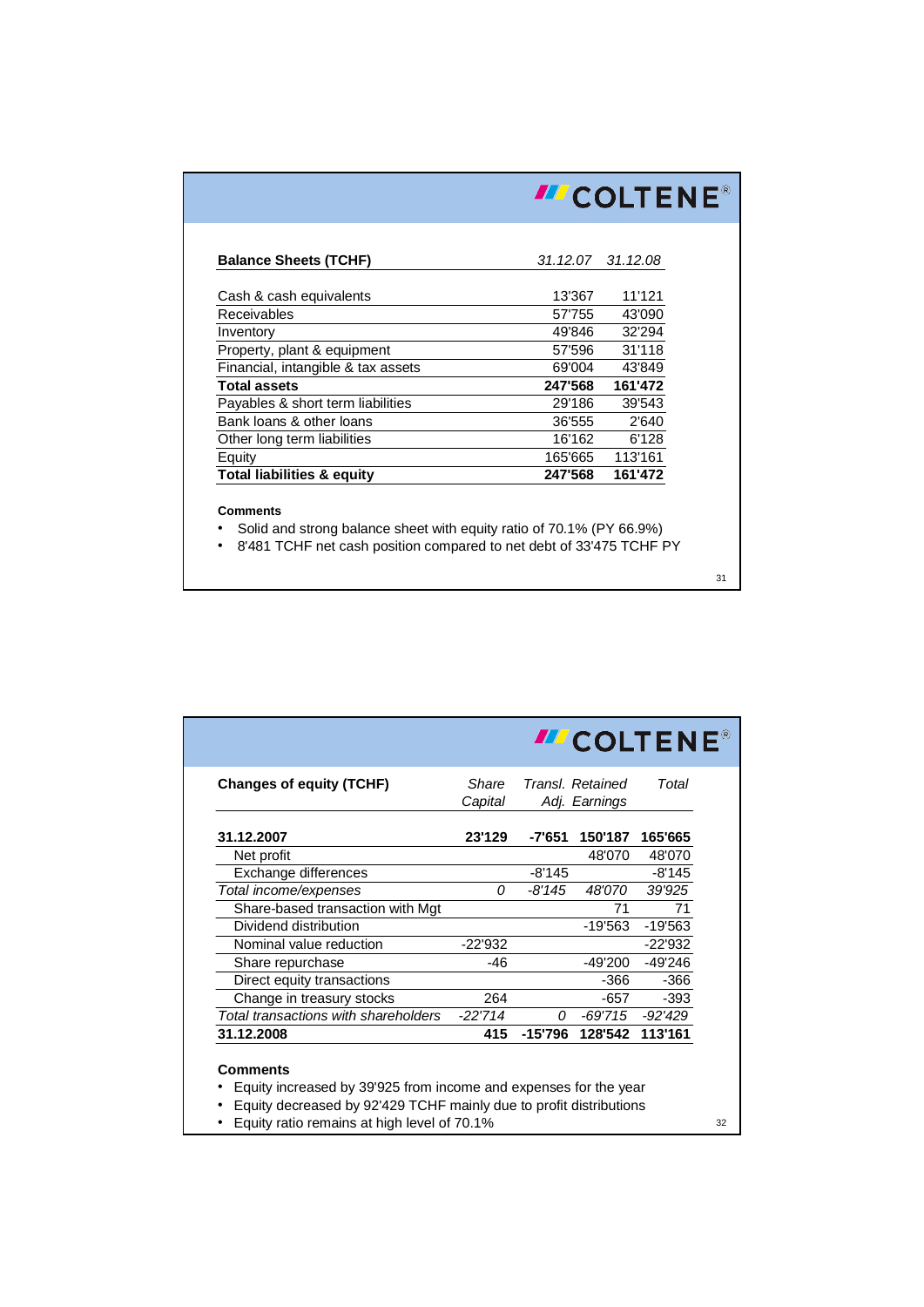|                                               | <b>III COLTENE®</b> |           |    |
|-----------------------------------------------|---------------------|-----------|----|
| Dividend distribution proposal (TCHF)         | 2007                | 2008      |    |
| Net profit carried forward from previous year | 520                 |           |    |
| Profit of the year                            | 9'300               | 79'264    |    |
| Share repurchase                              | $\Omega$            | -49'200   |    |
| Available net profit                          | 9'821               | 30'065    |    |
| Out of statutory reserves                     | 10'303              |           |    |
| Dividend proposal of CHF 4.30 per share       | $-20'124$           | $-18'142$ |    |
| To be carried forward                         | 0                   | 11'923    |    |
|                                               |                     |           |    |
|                                               |                     |           | 33 |

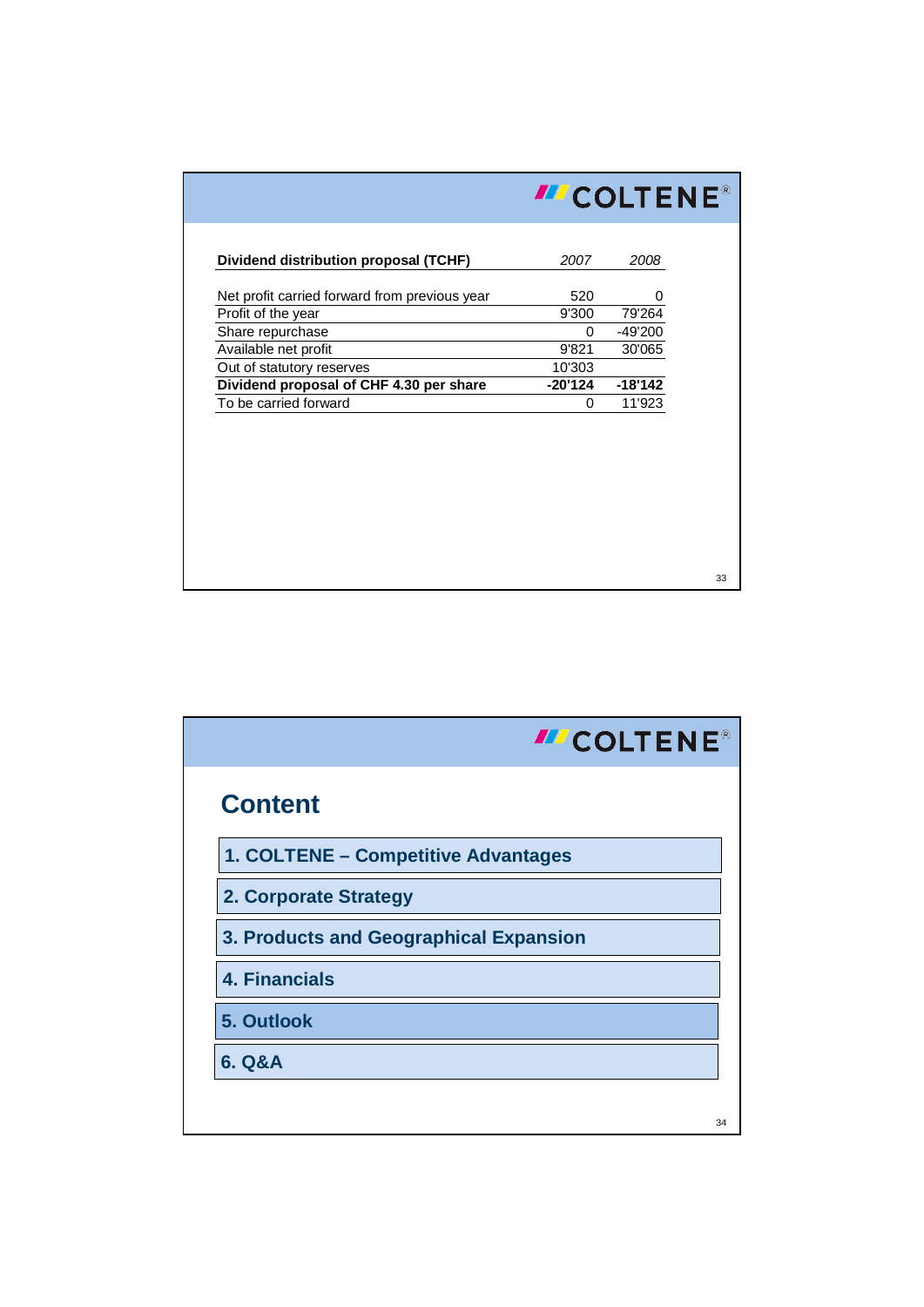

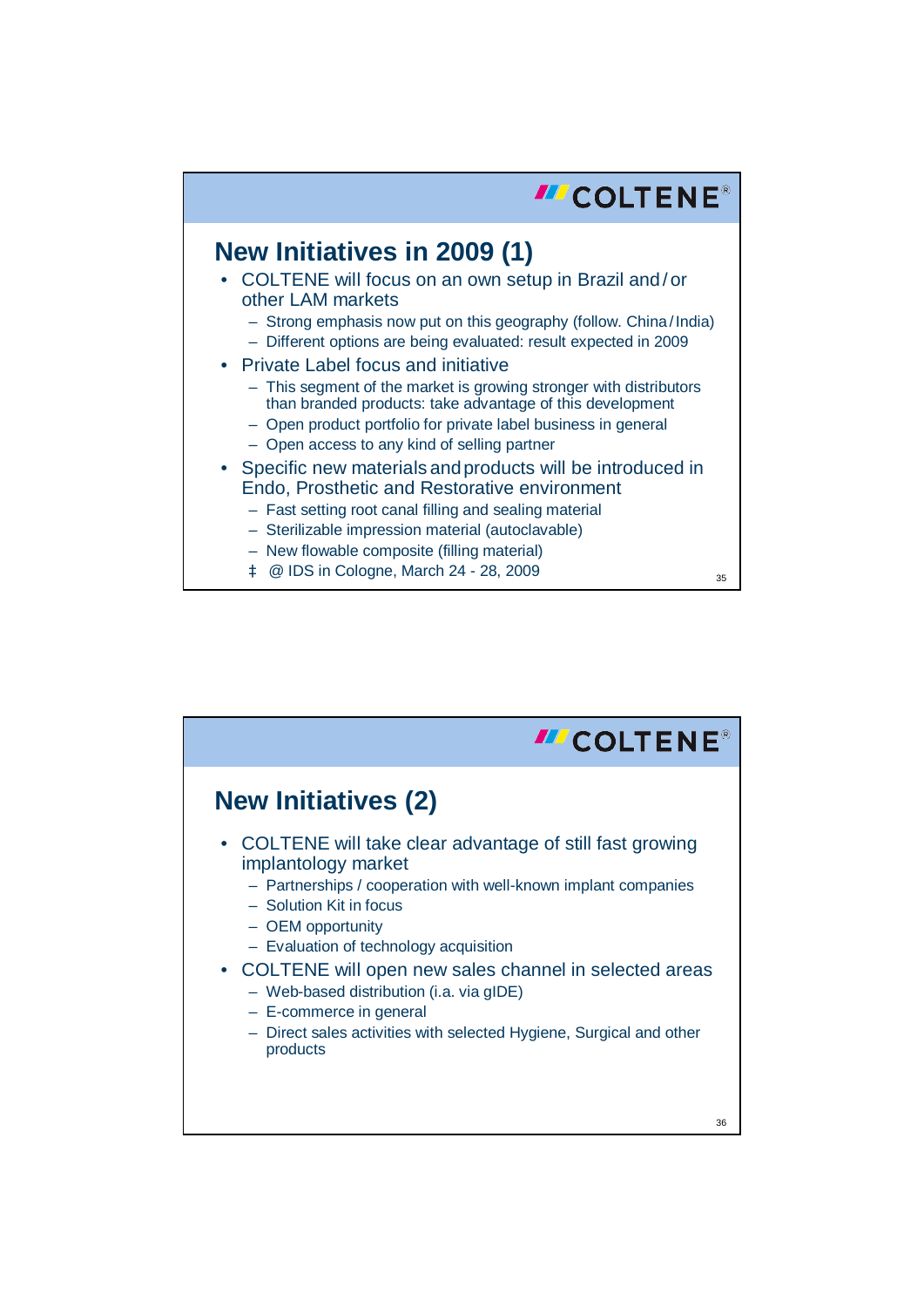

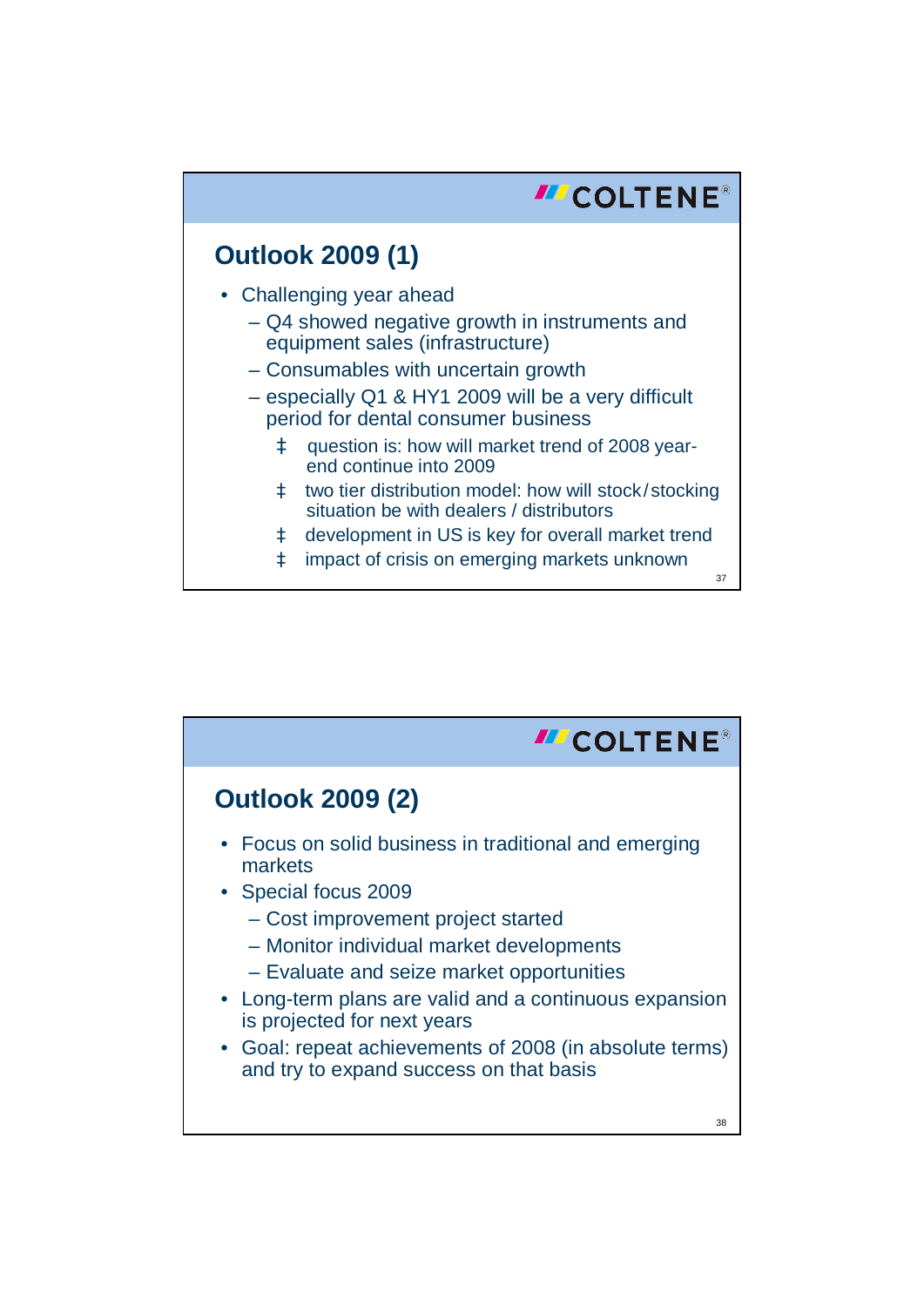